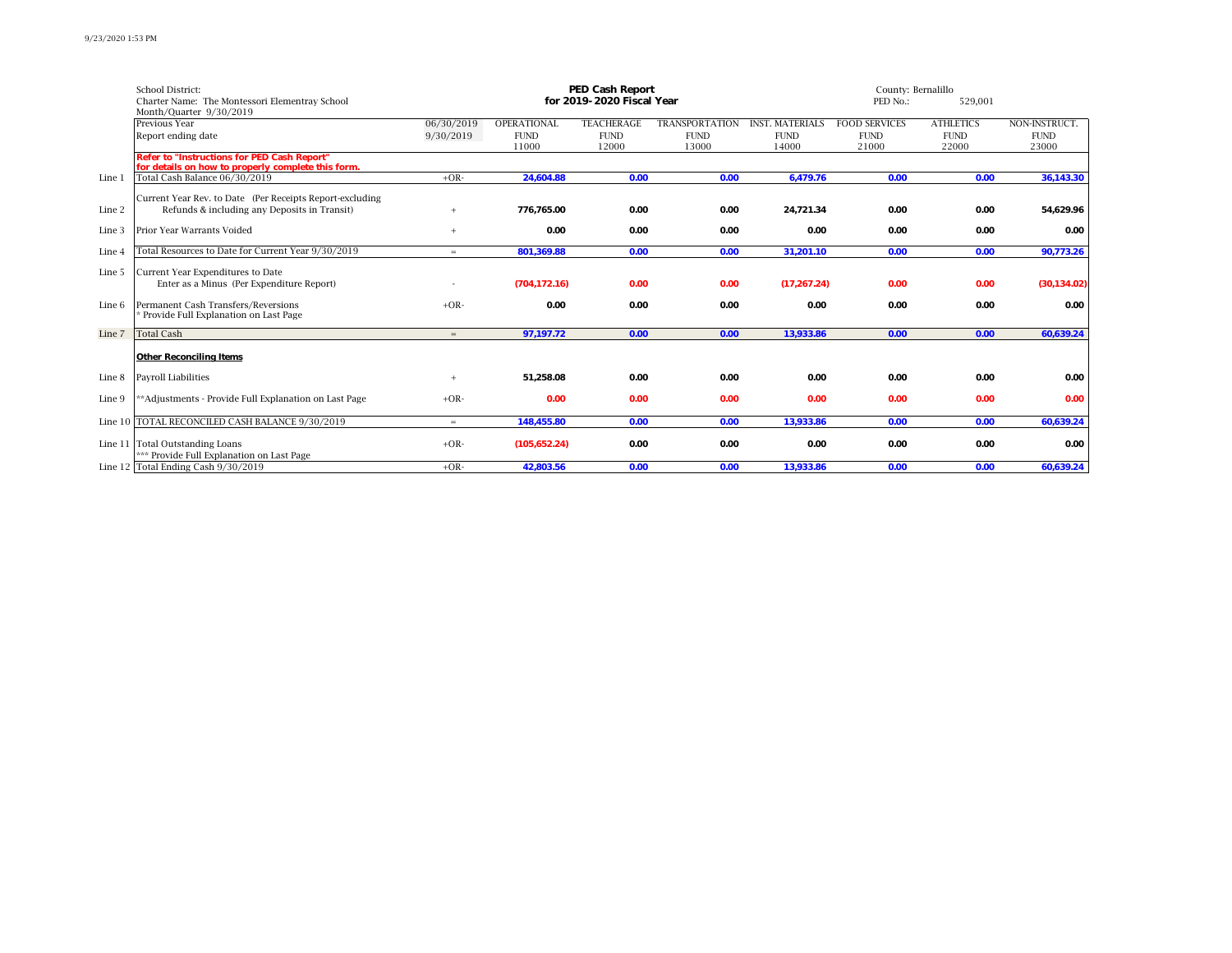|        | <b>School District:</b>                                  |                           |                    | <b>PED Cash Report</b> |               |                    | County:             | Bernalillo      |                 |
|--------|----------------------------------------------------------|---------------------------|--------------------|------------------------|---------------|--------------------|---------------------|-----------------|-----------------|
|        | Charter Name: The Montessori Elementray School           | for 2019-2020 Fiscal Year |                    |                        |               |                    | 529,001<br>PED No.: |                 |                 |
|        | Month/Quarter 9/30/2019                                  |                           |                    |                        |               |                    |                     |                 |                 |
|        |                                                          |                           | <b>FEDERAL</b>     | <b>FEDERAL</b>         | <b>LOCAL</b>  | <b>STATE</b>       | <b>STATE</b>        | <b>LOCAL OR</b> | <b>BOND</b>     |
|        |                                                          |                           | <b>FLOWTHROUGH</b> | <b>DIRECT</b>          | <b>GRANTS</b> | <b>FLOWTHROUGH</b> | <b>DIRECT</b>       | <b>STATE</b>    | <b>BUILDING</b> |
|        |                                                          |                           | <b>FUND</b>        | <b>FUND</b>            | <b>FUND</b>   | <b>FUND</b>        | <b>FUND</b>         | <b>FUND</b>     | <b>FUND</b>     |
|        |                                                          |                           | 24000              | 25000                  | 26000         | 27000              | 28000               | 29000           | 31100           |
|        |                                                          |                           |                    |                        |               |                    |                     |                 |                 |
|        |                                                          |                           |                    |                        |               |                    |                     |                 |                 |
| Line 1 | Total Cash Balance 06/30/2019                            | $=$                       | 0.00               | 0.00                   | 0.00          | 0.00               | 0.00                | 0.00            | 0.00            |
|        |                                                          |                           |                    |                        |               |                    |                     |                 |                 |
|        | Current Year Rev. to Date (Per Receipts Report-excluding |                           |                    |                        |               |                    |                     |                 |                 |
| Line 2 | Refunds & including any Deposits in Transit)             | $+$                       | 0.00               | 0.00                   | 0.00          | 0.00               | 0.00                | 0.00            | 0.00            |
| Line 3 | Prior Year Warrants Voided                               | $+$                       | 0.00               | 0.00                   | 0.00          | 0.00               | 0.00                | 0.00            | 0.00            |
|        |                                                          |                           |                    |                        |               |                    |                     |                 |                 |
| Line 4 | Total Resources to Date for Current Year 9/30/2019       | $=$                       | 0.00               | 0.00                   | 0.00          | 0.00               | 0.00                | 0.00            | 0.00            |
|        |                                                          |                           |                    |                        |               |                    |                     |                 |                 |
| Line 5 | Current Year Expenditures to Date                        |                           |                    |                        |               |                    |                     |                 |                 |
|        | Enter as a Minus (Per Expenditure Report)                |                           | 0.00               | 0.00                   | 0.00          | 0.00               | 0.00                | 0.00            | 0.00            |
| Line 6 | Permanent Cash Transfers/Reversions                      | $+OR-$                    | 0.00               | 0.00                   | 0.00          | 0.00               | 0.00                | 0.00            | 0.00            |
|        | Provide Full Explanation on Last Page                    |                           |                    |                        |               |                    |                     |                 |                 |
|        |                                                          |                           |                    |                        |               |                    |                     |                 |                 |
| Line 7 | <b>Total Cash</b>                                        | $=$                       | 0.00               | 0.00                   | 0.00          | 0.00               | 0.00                | 0.00            | 0.00            |
|        |                                                          |                           |                    |                        |               |                    |                     |                 |                 |
|        | <b>Other Reconciling Items</b>                           |                           |                    |                        |               |                    |                     |                 |                 |
|        |                                                          |                           |                    |                        |               |                    |                     |                 |                 |
| Line 8 | <b>Payroll Liabilities</b>                               | $+$                       | 0.00               | 0.00                   | 0.00          | 0.00               | 0.00                | 0.00            | 0.00            |
|        |                                                          |                           |                    |                        |               |                    |                     |                 |                 |
| Line 9 | **Adjustments - Provide Full Explanation on Last Page    |                           | 0.00               | 0.00                   | 0.00          | 0.00               | 0.00                | 0.00            | 0.00            |
|        | Line 10 TOTAL RECONCILED CASH BALANCE 9/30/2019          | $=$                       | 0.00               | 0.00                   | 0.00          | 0.00               | 0.00                | 0.00            | 0.00            |
|        |                                                          |                           |                    |                        |               |                    |                     |                 |                 |
|        | Line 11 Total Outstanding Loans                          | $+OR-$                    | 0.00               | 0.00                   | 0.00          | 0.00               | 0.00                | 0.00            | 0.00            |
|        | *** Provide Full Explanation on Last Page                |                           |                    |                        |               |                    |                     |                 |                 |
|        | Line 12 Total Ending Cash 9/30/2019                      | $+OR-$                    | 0.00               | 0.00                   | 0.00          | 0.00               | 0.00                | 0.00            | 0.00            |
|        |                                                          |                           |                    |                        |               |                    |                     |                 |                 |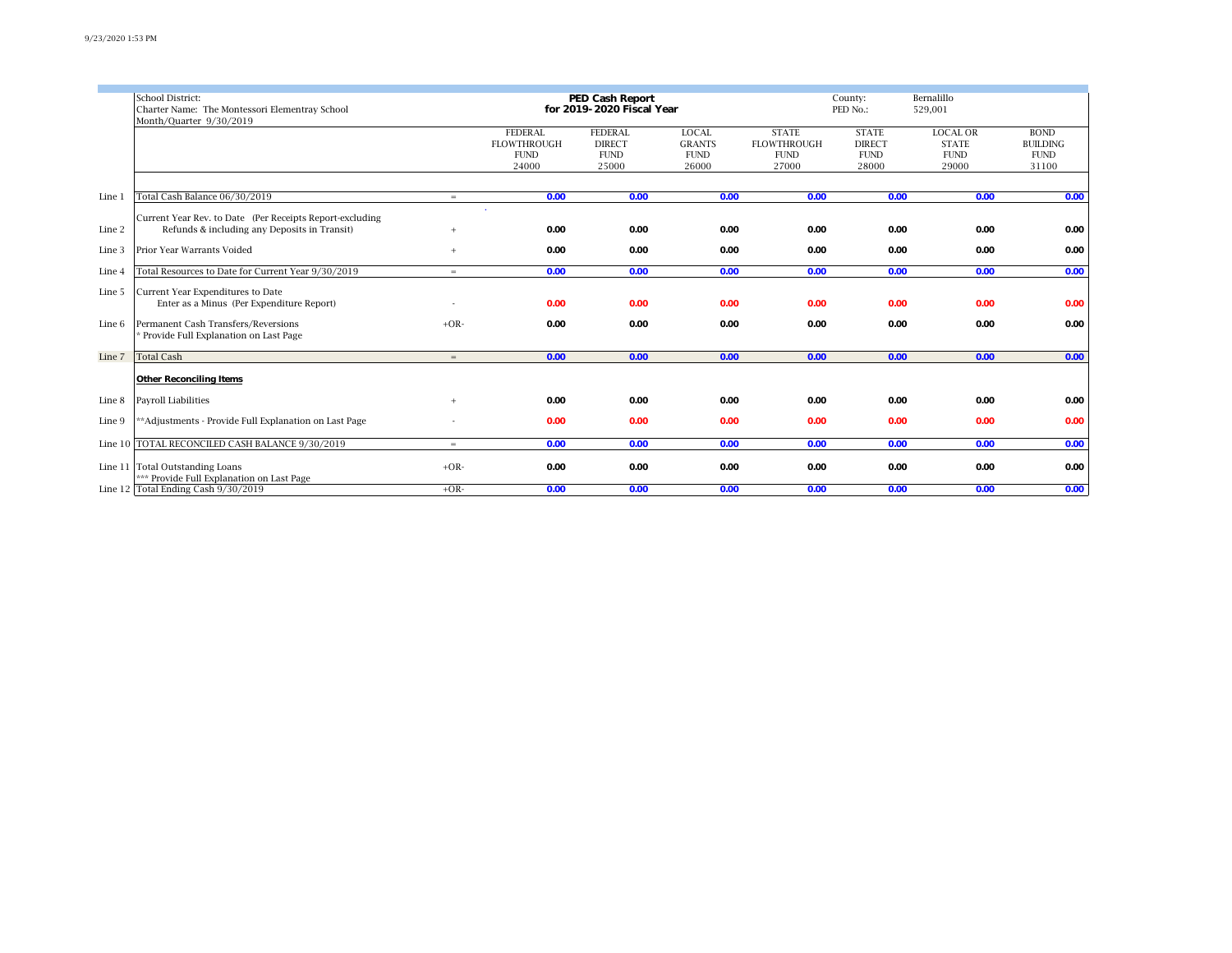|        |                                                           |                           |                       |                     |                     |                       | County:         |                        |                        |
|--------|-----------------------------------------------------------|---------------------------|-----------------------|---------------------|---------------------|-----------------------|-----------------|------------------------|------------------------|
|        | School District:<br><b>PED Cash Report</b>                |                           |                       |                     |                     |                       |                 | Bernalillo             |                        |
|        | Charter Name: The Montessori Elementray School            | for 2019-2020 Fiscal Year |                       |                     |                     |                       |                 | 529,001                |                        |
|        | Month/Ouarter 9/30/2019                                   |                           |                       |                     |                     |                       |                 |                        |                        |
|        |                                                           |                           | PUBLIC SCHOOL         | SPECIAL CAPITAL     | SPECIAL CAPITAL     | SPECIAL CAPITAL       | CAPITAL IMPROV. | <b>CAPITAL IMPROV.</b> | <b>CAPITAL IMPROV.</b> |
|        |                                                           |                           | <b>CAPITAL OUTLAY</b> | <b>OUTLAY LOCAL</b> | <b>OUTLAY STATE</b> | <b>OUTLAY FEDERAL</b> | HB 33           | SB9-STATE              | SB9-LOCAL              |
|        |                                                           |                           | 31200                 | 31300               | 31400               | 31500                 | 31600           | 31700                  | 31701                  |
|        |                                                           |                           |                       |                     |                     |                       |                 |                        |                        |
|        |                                                           |                           |                       |                     |                     |                       |                 |                        |                        |
| Line 1 | Total Cash Balance 06/30/2019                             | $=$                       | (77.214.25)           | 0.00                | (18.188.53)         | 0.00                  | 1,140,242.12    | 0.00                   | 290,899.35             |
|        |                                                           |                           |                       |                     |                     |                       |                 |                        |                        |
|        | Current Year Rev. to Date (Per Receipts Report-excluding) |                           |                       |                     |                     |                       |                 |                        |                        |
| Line 2 | Refunds & including any Deposits in Transit)              | $+$                       | 77.214.25             | 0.00                | 18,188.53           | 0.00                  | 8.540.21        | 0.00                   | 4,204.72               |
|        |                                                           |                           |                       |                     |                     |                       |                 |                        |                        |
| Line 3 | Prior Year Warrants Voided                                | $+$                       | 0.00                  | 0.00                | 0.00                | 0.00                  | 0.00            | 0.00                   | 0.00                   |
|        |                                                           |                           |                       |                     |                     |                       |                 |                        |                        |
| Line 4 | Total Resources to Date for Current Year 9/30/2019        | $=$                       | 0.00                  | 0.00                | 0.00                | 0.00                  | 1,148,782.33    | 0.00                   | 295,104.07             |
|        |                                                           |                           |                       |                     |                     |                       |                 |                        |                        |
| Line 5 | Current Year Expenditures to Date                         |                           |                       |                     |                     |                       |                 |                        |                        |
|        | Enter as a Minus (Per Expenditure Report)                 |                           | (105, 652.24)         | 0.00                | 0.00                | 0.00                  | 0.00            | 0.00                   | (148, 734.84)          |
|        |                                                           |                           |                       |                     |                     |                       |                 |                        |                        |
| Line 6 | Permanent Cash Transfers/Reversions                       | $+OR-$                    | 0.00                  | 0.00                | 0.00                | 0.00                  | 0.00            | 0.00                   | 0.00                   |
|        | Provide Full Explanation on Last Page                     |                           |                       |                     |                     |                       |                 |                        |                        |
|        |                                                           |                           |                       |                     |                     |                       |                 |                        |                        |
| Line 7 | <b>Total Cash</b>                                         | $=$                       | (105.652.24)          | 0.00                | 0.00                | 0.00                  | 1,148,782.33    | 0.00                   | 146,369.23             |
|        |                                                           |                           |                       |                     |                     |                       |                 |                        |                        |
|        | <b>Other Reconciling Items</b>                            |                           |                       |                     |                     |                       |                 |                        |                        |
|        |                                                           |                           |                       |                     |                     |                       |                 |                        |                        |
| Line 8 | <b>Payroll Liabilities</b>                                |                           | 0.00                  | 0.00                | 0.00                | 0.00                  | 0.00            | 0.00                   | 0.00                   |
|        |                                                           |                           |                       |                     |                     |                       |                 |                        |                        |
| Line 9 | **Adjustments - Provide Full Explanation on Last Page     |                           | 0.00                  | 0.00                | 0.00                | 0.00                  | 0.00            | 0.00                   | 0.00                   |
|        |                                                           |                           |                       |                     |                     |                       |                 |                        |                        |
|        | Line 10 TOTAL RECONCILED CASH BALANCE 9/30/2019           | $=$                       | (105, 652.24)         | 0.00                | 0.00                | 0.00                  | 1,148,782.33    | 0.00                   | 146,369.23             |
|        |                                                           |                           |                       |                     |                     |                       |                 |                        |                        |
|        | Line 11 Total Outstanding Loans                           | $+OR-$                    | 105,652.24            | 0.00                | 0.00                | 0.00                  | 0.00            | 0.00                   | 0.00                   |
|        | *** Provide Full Explanation on Last Page                 |                           |                       |                     |                     |                       |                 |                        |                        |
|        | Line 12 Total Ending Cash 9/30/2019                       | $+OR-$                    | 0.00                  | 0.00                | 0.00                | 0.00                  | 1,148,782.33    | 0.00                   | 146,369.23             |
|        |                                                           |                           |                       |                     |                     |                       |                 |                        |                        |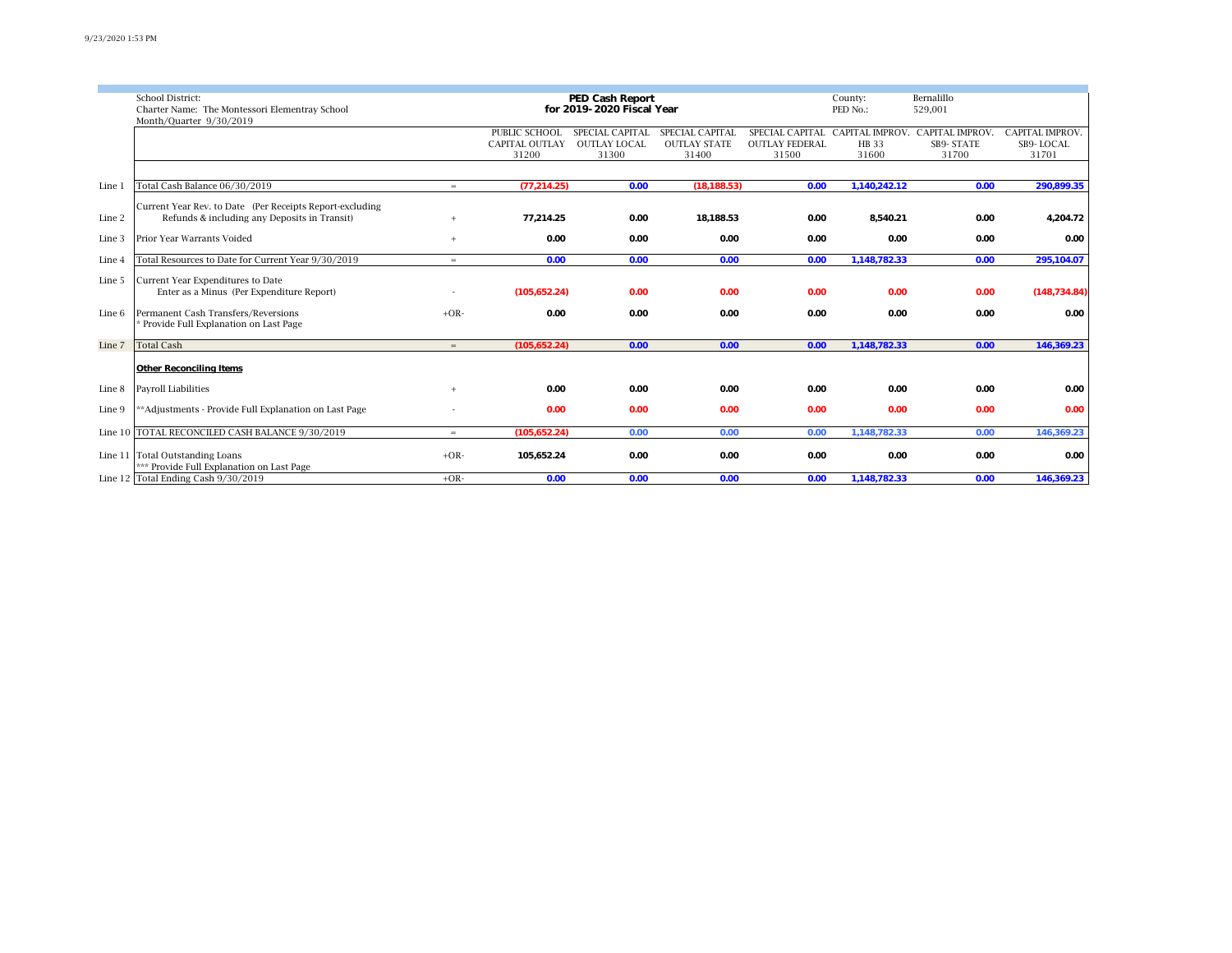|        | School District:                                                             |                           |                   | <b>PED Cash Report</b> |             |                     | County:              | Bernalillo          |                    |
|--------|------------------------------------------------------------------------------|---------------------------|-------------------|------------------------|-------------|---------------------|----------------------|---------------------|--------------------|
|        | Charter Name: The Montessori Elementray School                               | for 2019-2020 Fiscal Year |                   |                        |             |                     |                      |                     |                    |
|        | Month/Quarter 9/30/2019                                                      |                           |                   |                        |             |                     |                      |                     |                    |
|        |                                                                              |                           | <b>ENERGY</b>     | ED. TECH               | PSCOC 20%   | <b>DEBT SERVICE</b> | <b>DEFERRED SICK</b> | <b>ED TECH DEBT</b> | <b>GRAND TOTAL</b> |
|        |                                                                              |                           | <b>EFFICIENCY</b> | <b>EQUIP ACT</b>       | <b>FUND</b> | <b>FUND</b>         | <b>LEAVE FUND</b>    | <b>SERVICE FUND</b> | <b>ALL FUNDS</b>   |
|        |                                                                              |                           | 31800             | 31900                  | 32100       | 41000               | 42000                | 43000               |                    |
|        |                                                                              |                           |                   |                        |             |                     |                      |                     |                    |
|        |                                                                              |                           |                   |                        |             |                     |                      |                     |                    |
| Line 1 | Total Cash Balance 06/30/2019                                                | $=$                       | 0.00              | 0.00                   | 0.00        | 0.00                | 0.00                 | 0.00                | 1,402,966.63       |
|        |                                                                              |                           |                   |                        |             |                     |                      |                     |                    |
|        | Current Year Rev. to Date (Per Receipts Report-excluding                     |                           |                   |                        |             |                     |                      |                     |                    |
| Line 2 | Refunds & including any Deposits in Transit)                                 | $+$                       | 0.00              | 0.00                   | 0.00        | 0.00                | 0.00                 | 0.00                | 964,264.01         |
| Line 3 | Prior Year Warrants Voided                                                   | $+$                       | 0.00              | 0.00                   | 0.00        | 0.00                | 0.00                 | 0.00                | 0.00               |
|        |                                                                              |                           |                   |                        |             |                     |                      |                     |                    |
|        | Total Resources to Date for Current Year 9/30/2019                           | $=$                       | 0.00              | 0.00                   | 0.00        | 0.00                | 0.00                 | 0.00                | 2,367,230.64       |
|        |                                                                              |                           |                   |                        |             |                     |                      |                     |                    |
| Line 5 | Current Year Expenditures to Date                                            |                           |                   |                        |             |                     |                      |                     |                    |
|        | Enter as a Minus (Per Expenditure Report)                                    |                           | 0.00              | 0.00                   | 0.00        | 0.00                | 0.00                 | 0.00                | (1,005,960.50)     |
|        | Permanent Cash Transfers/Reversions                                          | $+OR-$                    |                   |                        |             |                     |                      | 0.00                | 0.00               |
| Line 6 | Provide Full Explanation on Last Page                                        |                           | 0.00              | 0.00                   | 0.00        | 0.00                | 0.00                 |                     |                    |
|        |                                                                              |                           |                   |                        |             |                     |                      |                     |                    |
| Line 7 | <b>Total Cash</b>                                                            | $=$                       | 0.00              | 0.00                   | 0.00        | 0.00                | 0.00                 | 0.00                | 1,361,270.14       |
|        |                                                                              |                           |                   |                        |             |                     |                      |                     |                    |
|        | <b>Other Reconciling Items</b>                                               |                           |                   |                        |             |                     |                      |                     |                    |
|        |                                                                              |                           |                   |                        |             |                     |                      |                     |                    |
| Line 8 | Payroll Liabilities                                                          | $+$                       | 0.00              | 0.00                   | 0.00        | 0.00                | 0.00                 | 0.00                | 51,258.08          |
|        |                                                                              |                           |                   |                        |             |                     |                      |                     |                    |
| Line 9 | **Adjustments - Provide Full Explanation on Last Page                        |                           | 0.00              | 0.00                   | 0.00        | 0.00                | 0.00                 | 0.00                | 0.00               |
|        |                                                                              |                           |                   |                        |             |                     |                      |                     |                    |
|        | Line 10 TOTAL RECONCILED CASH BALANCE 9/30/2019                              | $=$                       | 0.00              | 0.00                   | 0.00        | 0.00                | 0.00                 | 0.00                | 1,412,528.22       |
|        |                                                                              |                           |                   |                        |             |                     |                      |                     |                    |
|        | Line 11 Total Outstanding Loans<br>*** Provide Full Explanation on Last Page | $+OR-$                    | 0.00              | 0.00                   | 0.00        | 0.00                | 0.00                 | 0.00                | 0.00               |
|        | Line 12 Total Ending Cash 9/30/2019                                          | $+OR-$                    |                   | 0.00                   |             |                     |                      |                     | 1,412,528.22       |
|        |                                                                              |                           | 0.00              |                        | 0.00        | 0.00                | 0.00                 | 0.00                |                    |